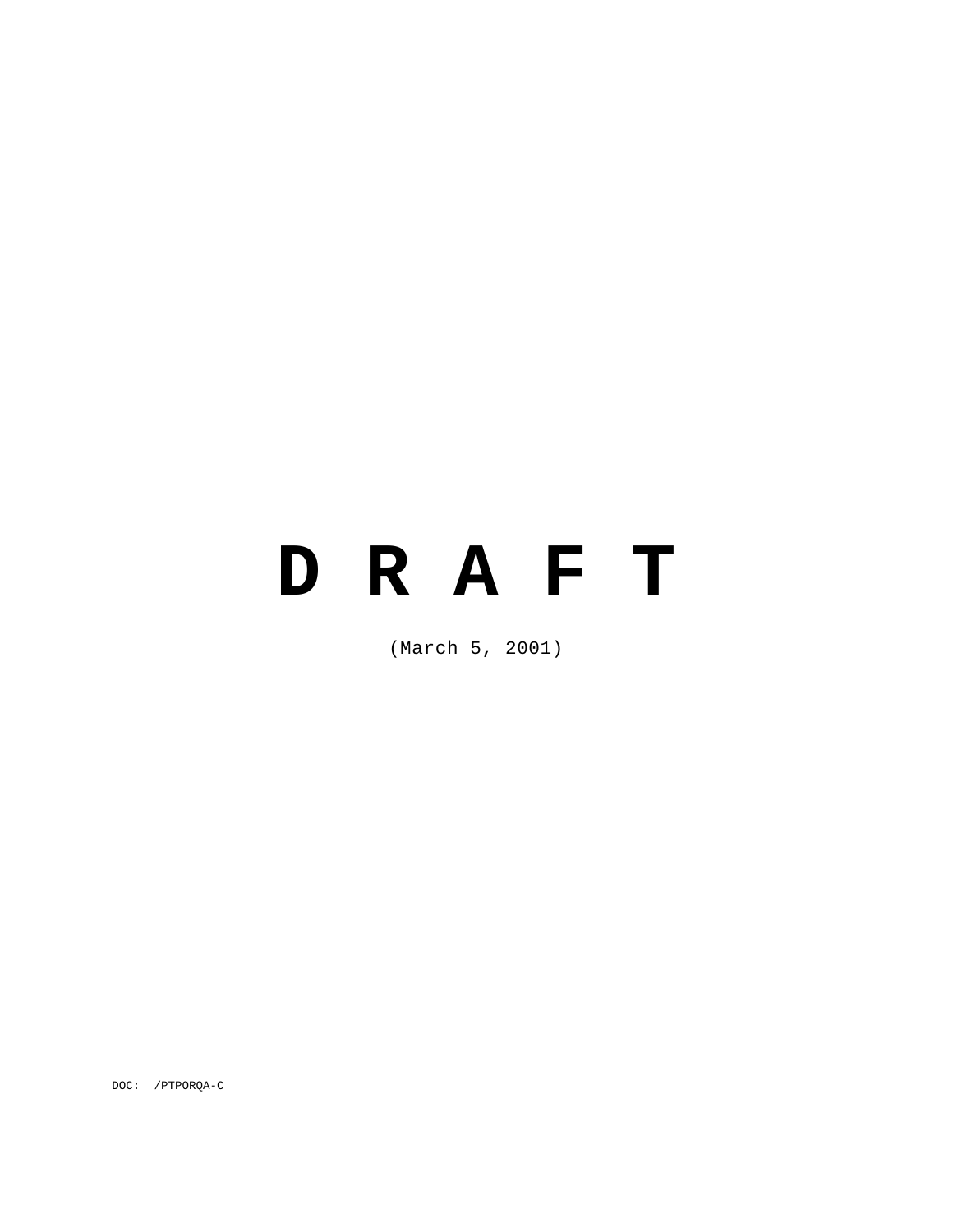# **PROGRAM OF REQUIREMENTS FOR STAFF QUARTERS**

**[Name of Health Facility]** 

**[Location], [State}** 

**[Month] [Year]** 

**[Name of IHS Area] INDIAN HEALTH SERVICE DEPARTMENT OF HEALTH AND HUMAN SERVICES**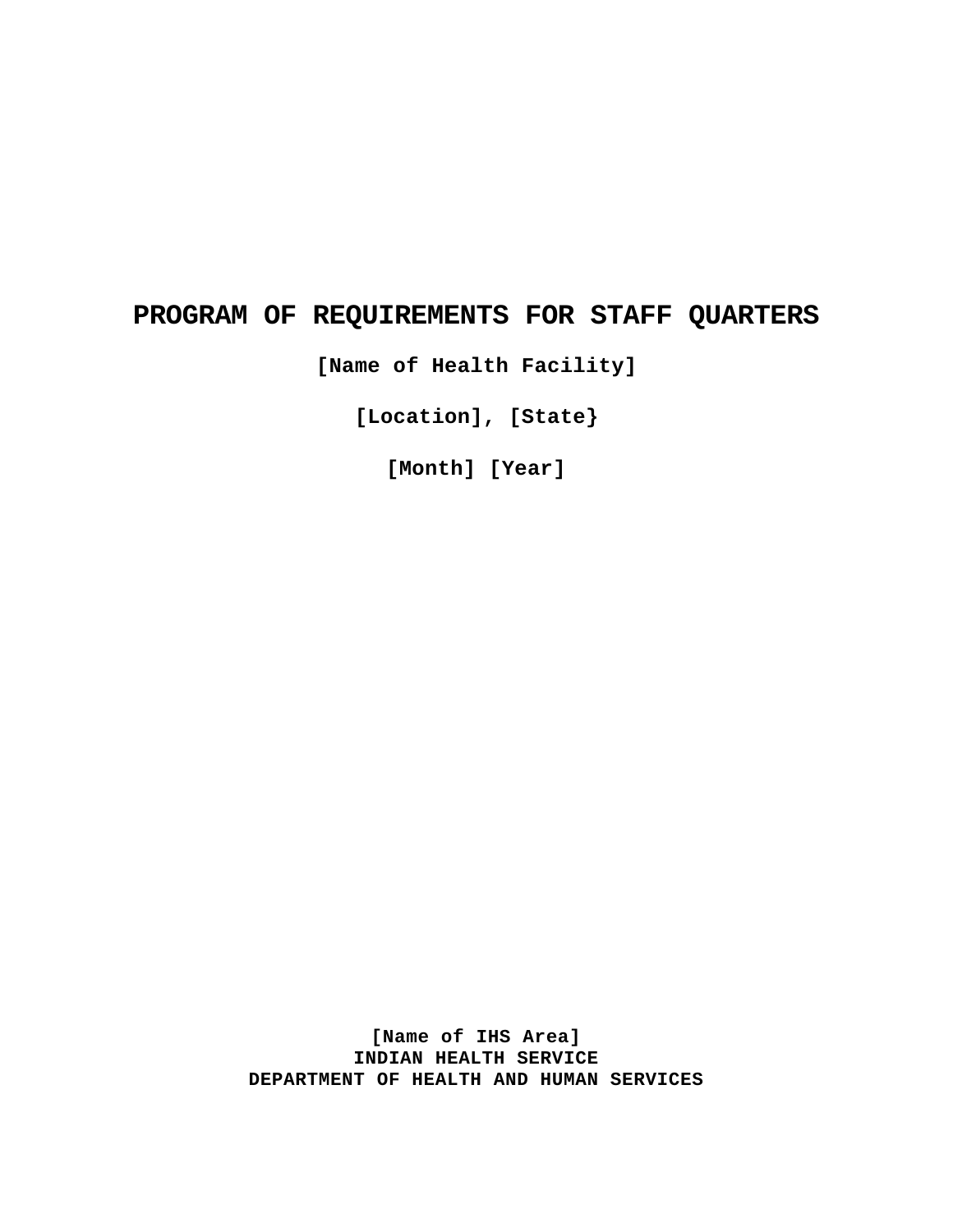**\_\_\_\_\_\_\_\_\_\_\_\_\_\_\_\_\_\_\_\_\_\_\_\_\_\_\_\_ \_\_\_\_\_\_\_\_\_\_\_\_\_\_\_\_\_\_\_\_\_\_\_\_\_\_\_\_ \_\_\_\_\_\_\_\_\_\_\_\_\_\_\_\_\_\_\_\_\_\_\_\_\_\_\_\_ \_\_\_\_\_\_\_\_\_\_\_\_\_\_\_ \_\_\_\_\_\_\_\_\_\_\_\_\_\_\_ \_\_\_\_\_\_\_\_\_\_\_\_\_\_\_ \_\_\_\_\_\_\_\_\_\_\_\_\_\_\_\_\_\_\_\_\_\_\_\_\_\_\_\_ \_\_\_\_\_\_\_\_\_\_\_\_\_\_\_ PROGRAM OF REQUIREMENTS FOR STAFF QUARTERS INDIAN HEALTH SERVICE [Name of Health Facility] [Location], [State] RECOMMEND APPROVAL: [Name] [Assistant Surgeon General]** {If applicable} **Director [Area Name] Area Indian Health Service RECOMMEND APPROVAL: [Name] [Assistant Surgeon General]** {If applicable} **Director Engineering Services - [Dallas** or **Seattle] Office of Environmental Health and Engineering Indian Health Service RECOMMEND APPROVAL: [Name] Director Division of Facilities Planning and Construction Office of Environmental Health and Engineering Indian Health Service APPROVE: [Name] [Assistant Surgeon General]** {If applicable} **Associate Director Office of Environmental Health and Engineering Date Date Date Date** 

**Indian Health Service**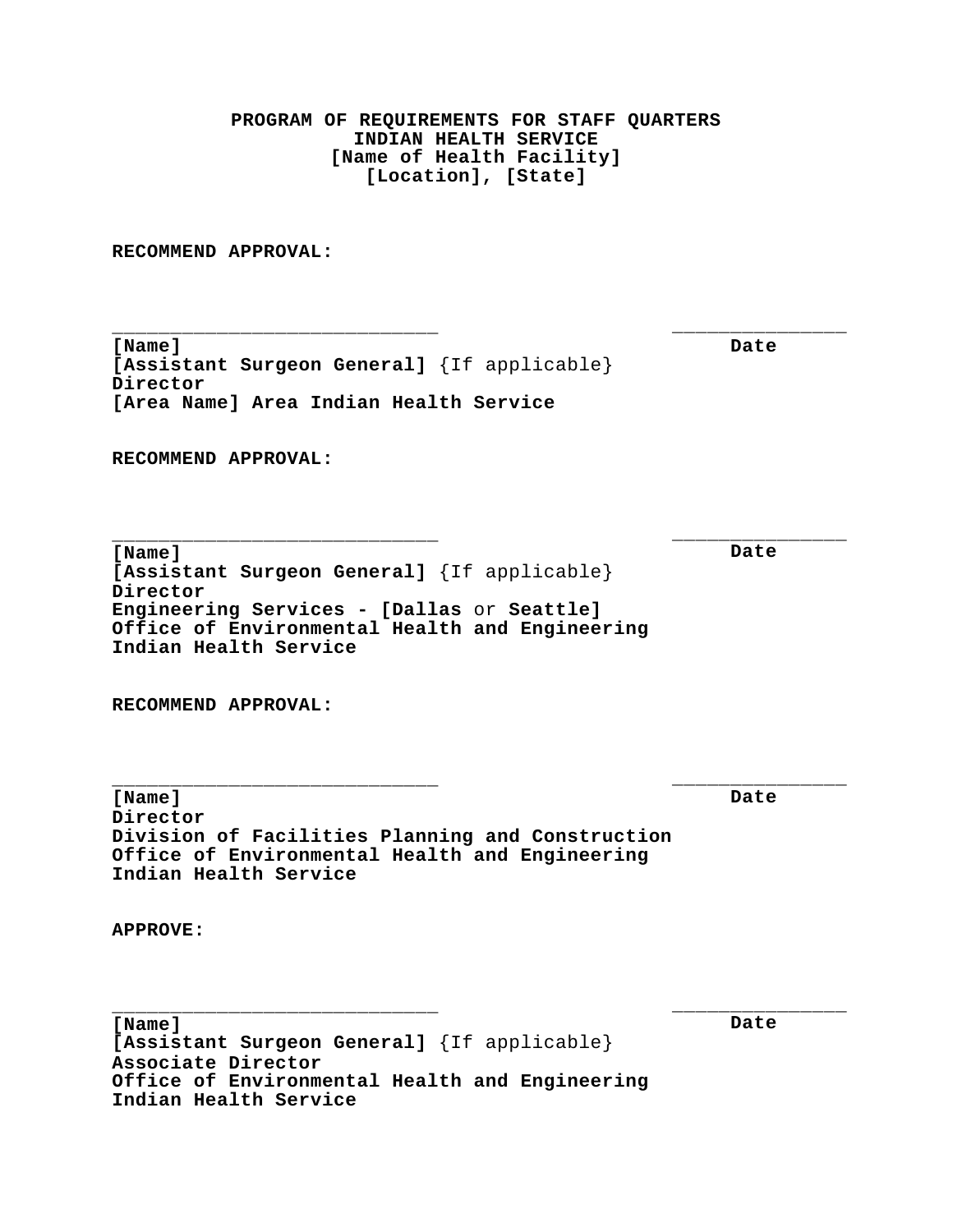# **TABLE OF CONTENTS**

| Ι.   |                |                                      |       |                                                                                                                                                                                                                                   |                    |                                    |  |                                                                                                                                                                                                                                      |  |  |  |  |                                         |  |
|------|----------------|--------------------------------------|-------|-----------------------------------------------------------------------------------------------------------------------------------------------------------------------------------------------------------------------------------|--------------------|------------------------------------|--|--------------------------------------------------------------------------------------------------------------------------------------------------------------------------------------------------------------------------------------|--|--|--|--|-----------------------------------------|--|
| II.  |                | EXECUTIVE SUMMARY                    |       |                                                                                                                                                                                                                                   |                    |                                    |  |                                                                                                                                                                                                                                      |  |  |  |  |                                         |  |
|      | Α.             | SITE                                 |       | $\frac{1}{2}$ . The contract of the contract of the contract of the contract of the contract of the contract of the contract of the contract of the contract of the contract of the contract of the contract of the contract of t |                    |                                    |  |                                                                                                                                                                                                                                      |  |  |  |  | $\cdot$ $\cdot$ $\cdot$ $\cdot$ $\cdot$ |  |
|      | B <sub>1</sub> | GROSS AREA ESTIMATE                  |       |                                                                                                                                                                                                                                   |                    |                                    |  |                                                                                                                                                                                                                                      |  |  |  |  |                                         |  |
|      | $\mathsf{C}$ . | PROJECT SCHEDULE                     |       |                                                                                                                                                                                                                                   |                    |                                    |  |                                                                                                                                                                                                                                      |  |  |  |  |                                         |  |
|      | $D$ .          |                                      |       | COST ESTIMATE                                                                                                                                                                                                                     |                    | <u>na kara kara kara kara kara</u> |  |                                                                                                                                                                                                                                      |  |  |  |  |                                         |  |
|      | Ε.             |                                      |       | STAFFING REQUIREMENTS                                                                                                                                                                                                             |                    |                                    |  |                                                                                                                                                                                                                                      |  |  |  |  |                                         |  |
| III. |                | DESIGN AND CONSTRUCTION REQUIREMENTS |       |                                                                                                                                                                                                                                   |                    |                                    |  |                                                                                                                                                                                                                                      |  |  |  |  |                                         |  |
|      | Α.             |                                      |       | AUTHORIZED UNITS, ROOMS, AND SPACE                                                                                                                                                                                                |                    |                                    |  |                                                                                                                                                                                                                                      |  |  |  |  |                                         |  |
|      | B.             |                                      |       | GENERAL REQUIREMENTS                                                                                                                                                                                                              |                    |                                    |  |                                                                                                                                                                                                                                      |  |  |  |  |                                         |  |
|      |                | 1.                                   |       | Billing for Utilities                                                                                                                                                                                                             |                    |                                    |  |                                                                                                                                                                                                                                      |  |  |  |  |                                         |  |
|      |                | 2.                                   |       |                                                                                                                                                                                                                                   |                    |                                    |  |                                                                                                                                                                                                                                      |  |  |  |  |                                         |  |
|      |                | 3.                                   |       | Full Kitchen<br>Kitchen/Dining Area                                                                                                                                                                                               |                    |                                    |  |                                                                                                                                                                                                                                      |  |  |  |  |                                         |  |
|      |                | 4.                                   |       |                                                                                                                                                                                                                                   |                    |                                    |  |                                                                                                                                                                                                                                      |  |  |  |  |                                         |  |
|      |                | 5.                                   |       | Laundry Room                                                                                                                                                                                                                      |                    |                                    |  |                                                                                                                                                                                                                                      |  |  |  |  |                                         |  |
|      |                |                                      |       | Storage Rooms                                                                                                                                                                                                                     |                    |                                    |  |                                                                                                                                                                                                                                      |  |  |  |  |                                         |  |
|      |                | 6.                                   |       | Appliances                                                                                                                                                                                                                        |                    |                                    |  |                                                                                                                                                                                                                                      |  |  |  |  |                                         |  |
|      |                | 7.                                   |       | Communications Service                                                                                                                                                                                                            |                    |                                    |  |                                                                                                                                                                                                                                      |  |  |  |  |                                         |  |
|      |                |                                      | $a$ . |                                                                                                                                                                                                                                   | Telephone Service  |                                    |  |                                                                                                                                                                                                                                      |  |  |  |  |                                         |  |
|      |                |                                      | b.    |                                                                                                                                                                                                                                   | Television Service |                                    |  |                                                                                                                                                                                                                                      |  |  |  |  |                                         |  |
|      |                | 8.                                   |       | Fire Detection Systems                                                                                                                                                                                                            |                    |                                    |  |                                                                                                                                                                                                                                      |  |  |  |  |                                         |  |
|      |                | 9.                                   |       | Fire Suppression Systems                                                                                                                                                                                                          |                    |                                    |  |                                                                                                                                                                                                                                      |  |  |  |  |                                         |  |
|      |                | 10.                                  |       | Fire Hydrants                                                                                                                                                                                                                     |                    |                                    |  |                                                                                                                                                                                                                                      |  |  |  |  |                                         |  |
|      |                | 11.                                  |       |                                                                                                                                                                                                                                   |                    |                                    |  |                                                                                                                                                                                                                                      |  |  |  |  |                                         |  |
|      |                | 12.                                  |       | Driveways                                                                                                                                                                                                                         |                    |                                    |  |                                                                                                                                                                                                                                      |  |  |  |  |                                         |  |
|      |                | 13.                                  |       |                                                                                                                                                                                                                                   |                    |                                    |  |                                                                                                                                                                                                                                      |  |  |  |  |                                         |  |
|      |                | 14.                                  |       |                                                                                                                                                                                                                                   |                    |                                    |  |                                                                                                                                                                                                                                      |  |  |  |  |                                         |  |
|      |                | 15.                                  |       | Sidewalks                                                                                                                                                                                                                         |                    |                                    |  |                                                                                                                                                                                                                                      |  |  |  |  |                                         |  |
|      |                | 16.                                  |       | Housing Site Recreational Area                                                                                                                                                                                                    |                    |                                    |  |                                                                                                                                                                                                                                      |  |  |  |  |                                         |  |
|      |                | 17.                                  |       | Environmentally Beneficial Landscaping                                                                                                                                                                                            |                    |                                    |  |                                                                                                                                                                                                                                      |  |  |  |  |                                         |  |
|      |                | 18.                                  |       | Site Expansion Planning                                                                                                                                                                                                           |                    |                                    |  |                                                                                                                                                                                                                                      |  |  |  |  |                                         |  |
|      |                | 19.                                  |       | Exterior Finishes                                                                                                                                                                                                                 |                    |                                    |  |                                                                                                                                                                                                                                      |  |  |  |  |                                         |  |
|      |                | 20.                                  |       | Interior Finishes                                                                                                                                                                                                                 |                    |                                    |  |                                                                                                                                                                                                                                      |  |  |  |  |                                         |  |
|      |                | 21.                                  |       | Interior Layouts                                                                                                                                                                                                                  |                    |                                    |  |                                                                                                                                                                                                                                      |  |  |  |  |                                         |  |
|      |                | 22.                                  |       | Noise Levels                                                                                                                                                                                                                      |                    |                                    |  |                                                                                                                                                                                                                                      |  |  |  |  |                                         |  |
|      |                | 23.                                  |       | Energy Conservation                                                                                                                                                                                                               |                    |                                    |  |                                                                                                                                                                                                                                      |  |  |  |  |                                         |  |
|      |                | 24.                                  |       | Plumbing Fixtures and Trim                                                                                                                                                                                                        |                    |                                    |  |                                                                                                                                                                                                                                      |  |  |  |  |                                         |  |
|      |                | 25.                                  |       | Electrical Fixtures                                                                                                                                                                                                               |                    |                                    |  | <u>in the second contract of the second contract of the second contract of the second contract of the second contract of the second contract of the second contract of the second contract of the second contract of the second </u> |  |  |  |  |                                         |  |
|      |                | 26.                                  |       | Transient Staff Quarters                                                                                                                                                                                                          |                    |                                    |  |                                                                                                                                                                                                                                      |  |  |  |  |                                         |  |
|      | $\mathsf C$ .  |                                      |       | SPECIAL JUSTIFICATIONS AND REQUIREMENTS                                                                                                                                                                                           |                    |                                    |  |                                                                                                                                                                                                                                      |  |  |  |  |                                         |  |
|      |                |                                      |       |                                                                                                                                                                                                                                   |                    |                                    |  |                                                                                                                                                                                                                                      |  |  |  |  |                                         |  |
|      |                | 1.                                   |       | SPECIAL JUSTIFICATIONS                                                                                                                                                                                                            |                    |                                    |  |                                                                                                                                                                                                                                      |  |  |  |  |                                         |  |
|      |                |                                      | а.    |                                                                                                                                                                                                                                   | Storage Areas      |                                    |  |                                                                                                                                                                                                                                      |  |  |  |  |                                         |  |
|      |                |                                      | b.    |                                                                                                                                                                                                                                   | Family Room (Den)  |                                    |  | $\mathbf{r}^{\prime}$ , $\mathbf{r}^{\prime}$ , $\mathbf{r}^{\prime}$ , $\mathbf{r}^{\prime}$ , $\mathbf{r}^{\prime}$ , $\mathbf{r}^{\prime}$ , $\mathbf{r}^{\prime}$ ,                                                              |  |  |  |  |                                         |  |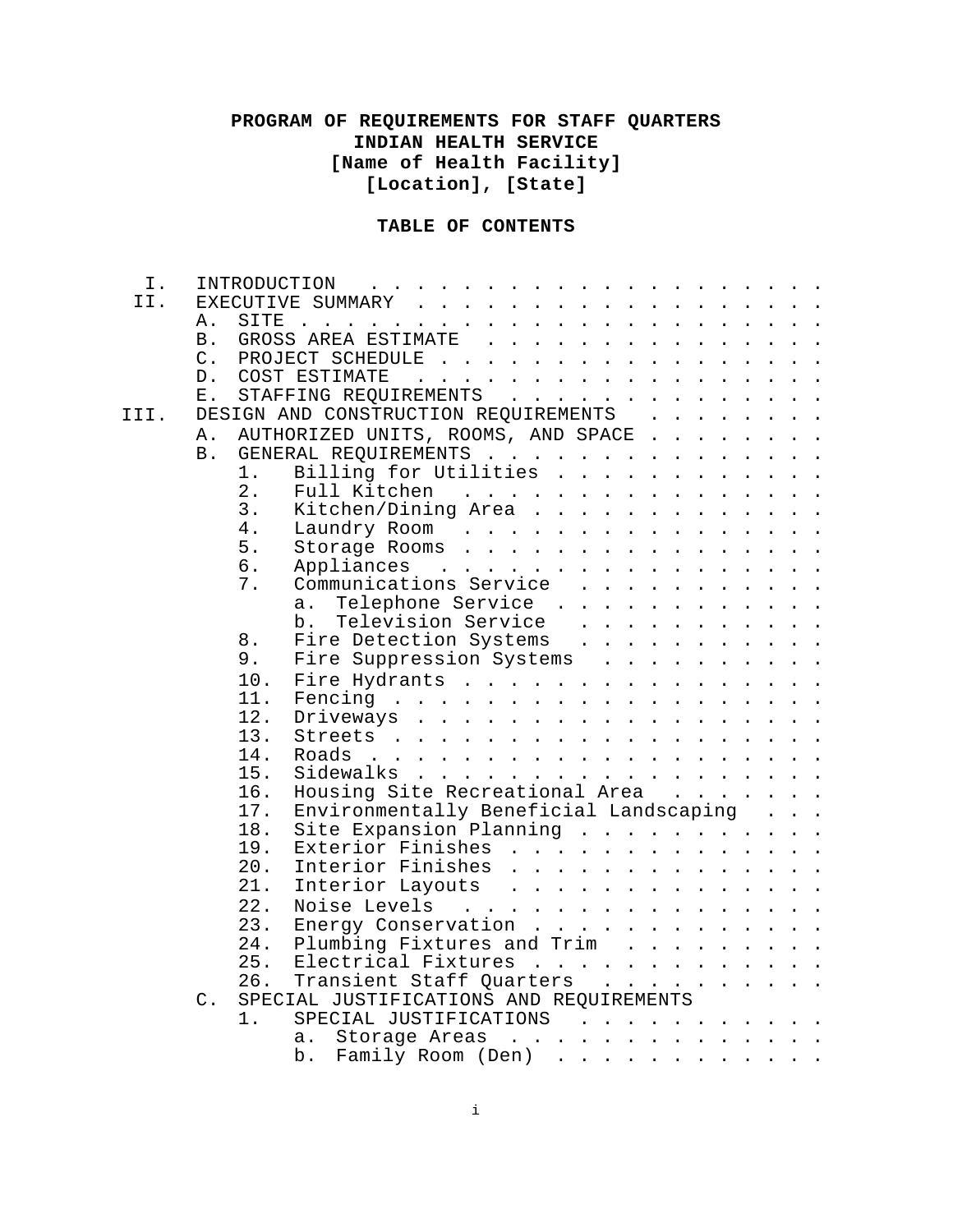### **TABLE OF CONTENTS**

|    | $\mathsf{C}$ . | Air Conditioning                     |  |  |  |  |  |  |  |  |
|----|----------------|--------------------------------------|--|--|--|--|--|--|--|--|
|    |                | d. Handicapped Accessibility         |  |  |  |  |  |  |  |  |
|    | e <sub>1</sub> | Transient Quarters                   |  |  |  |  |  |  |  |  |
| 2. |                | SPECIAL REQUIREMENTS                 |  |  |  |  |  |  |  |  |
|    |                | a. Heating System                    |  |  |  |  |  |  |  |  |
|    |                | b. Cooling System.                   |  |  |  |  |  |  |  |  |
|    | $C_{\infty}$   | Attic and Crawl Space.               |  |  |  |  |  |  |  |  |
|    | d.             | Insulation                           |  |  |  |  |  |  |  |  |
|    | e <sub>1</sub> | Satellite Television System          |  |  |  |  |  |  |  |  |
|    | f.             | Landscaping                          |  |  |  |  |  |  |  |  |
|    | q.             | Site Adaptation of Previous Quarters |  |  |  |  |  |  |  |  |
|    |                | Designs                              |  |  |  |  |  |  |  |  |
|    |                | STANDARDS                            |  |  |  |  |  |  |  |  |
|    |                |                                      |  |  |  |  |  |  |  |  |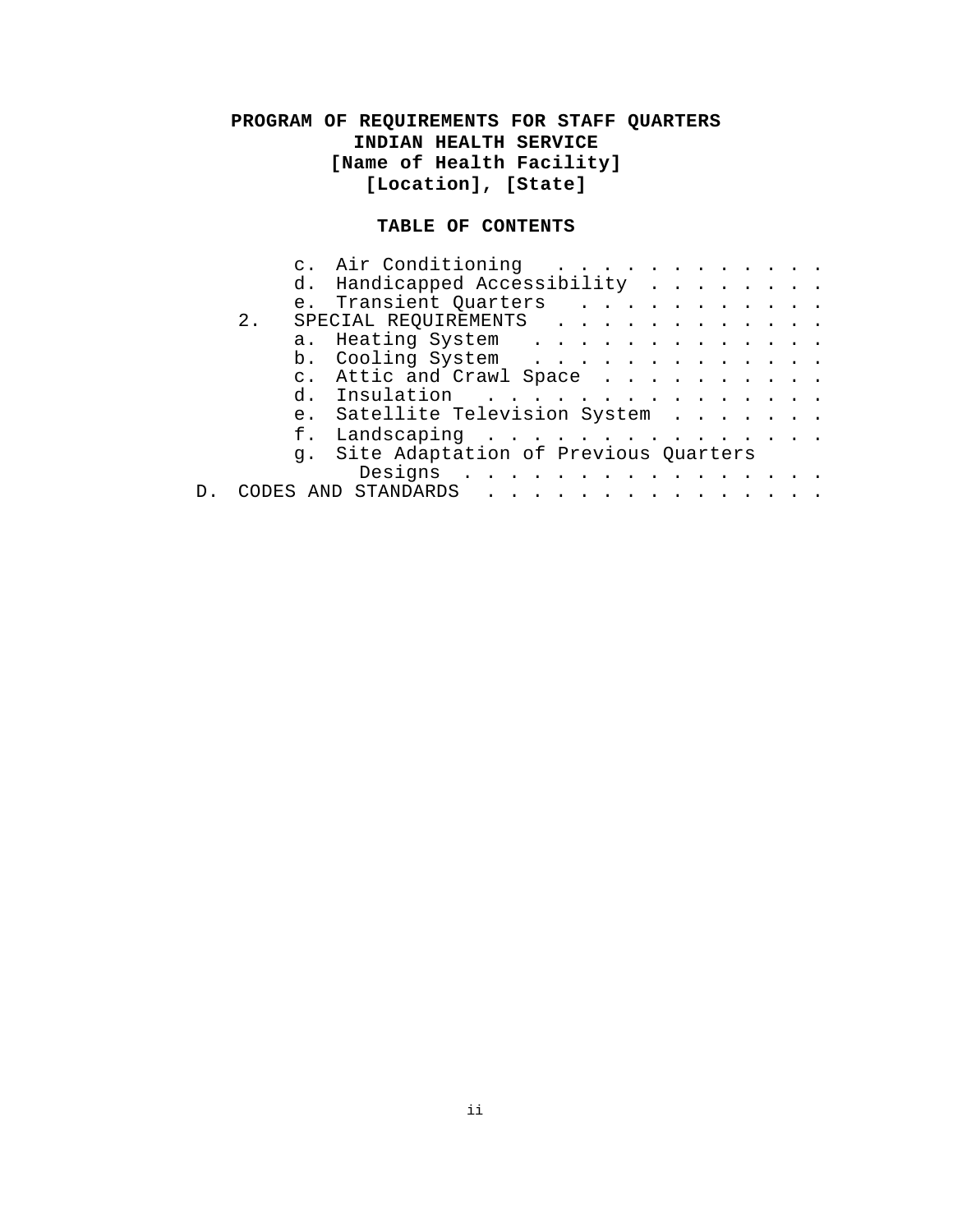**I. INTRODUCTION.** This document defines the design and construction requirements for the **[new/replacement/renovated]** staff quarters to support Indian Health Service (IHS) **[name of health facility]**, located in **[location]**, **[state]**.

#### **II. EXECUTIVE SUMMARY**

**A. SITE. [NOTE TO PROGRAMMER: Give the description of the proposed site for the project, identifying the location, county, and state. Refer to the applicable Site Selection and Evaluation Report Phase I or II, that has been approved, as containing the legal description, metes and bounds description, and a site plan for the project.]** 

**B. GROSS AREA ESTIMATE.** The estimated total gross area for the proposed [number] staff quarters is [amount] square meters (m<sup>2</sup>).

#### **C. PROJECT SCHEDULE**

| Design time:       | [number] months        |
|--------------------|------------------------|
| Bid time:          | <b>Inumberl</b> months |
| Construction time: | [number] months        |

**D. COST ESTIMATE.** The cost estimate is based on the IHS Budget Cost Estimating System, which is updated annually and/or as required throughout the project time. Below is a summary of the current estimate for this project, as prepared by the Director, Engineering Services - **[Dallas or Seattle]**, Division of Engineering Services, Office of Environmental Health and Engineering, Office of Public Health, IHS.

| PORTION OF PROJECT | <b>DESIGN</b><br>(\$000) | <b>CONSTRUCTION</b><br>& EQUIPMENT<br>(\$000) | TOTAL<br>(\$000) |
|--------------------|--------------------------|-----------------------------------------------|------------------|
| Staff Quarters     |                          |                                               |                  |

**E. STAFFING REQUIREMENTS.** The staffing requirements for this project were established based on the application of the IHS Resource Requirements Methodology (RRM), as they apply to this health facility, and are reflected in the approved Program Justification Document for Quarters. Approved are **[number]** FTEs for IHS employees.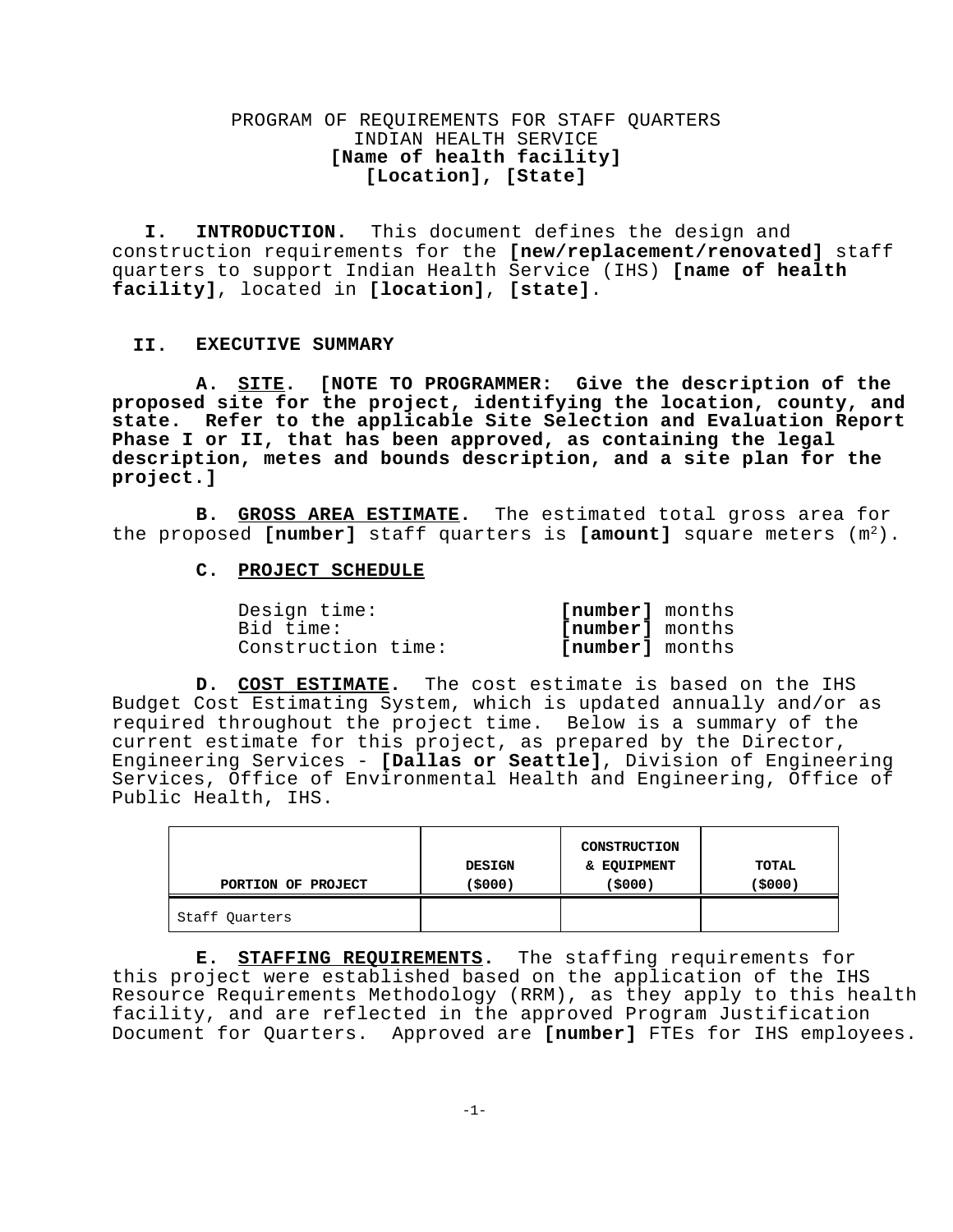#### **III. DESIGN AND CONSTRUCTION REQUIREMENTS**

**A. AUTHORIZED UNITS, ROOMS, AND SPACE.** In compliance with the OMB Circular No. A-45 (Revised October 20, 1993), the following tables show the authorized number and type of units and the number and type of rooms for the authorized floor areas for the quarters to<br>be provided for this project. [NOTE TO PROGRAMMER: Table II is to be provided for this project. **[NOTE TO PROGRAMMER: be developed to reflect the type of staff quarters included in the project, using the guidance provided in the information brief, entitled "Authorized Sizes, Number of Rooms, and Appliances for IHS Staff Quarters," which was developed from the requirements of the OMB Circular No. A-45.]** The net floor area shown is defined as the authorized space inside exterior or party walls, excluding spaces for service, storage, mechanical equipment and garage/carport. For the **[Number] [NOTE TO PROGRAMMER: Specify the number of units to be handicapped accessible (HC) in compliance with the UFAS. Then, adapt Footnote (12) to reflect what units will be HC.]** units to be designed and constructed for adaptability for handicapped accessibility, the sizes of affected rooms are to be adjusted and increased to comply with the UFAS.

| TYPE                           | <b>NUMBER</b><br><b>BEDROOMS</b><br>OF. | NUMBER OF RENTAL<br>UNITS           | NUMBER OF<br>TRANSIENT UNITS          |  |  |
|--------------------------------|-----------------------------------------|-------------------------------------|---------------------------------------|--|--|
|                                | 2                                       | [No.]                               | [No.]                                 |  |  |
| Single-Family                  | 3                                       | [No.]                               | [No.]                                 |  |  |
|                                | 4                                       | [No.]                               | [No.]                                 |  |  |
| Subtotal Single-Family         |                                         | [No.]                               | [No.]                                 |  |  |
|                                | $\mathbf{1}$                            | [No.]<br>$( [No.]$ -<br>Quadplexes) | [No.]<br>$( [No.]$ -<br>[size]plexes) |  |  |
| Multiple-Family                | 2                                       | [No.<br>$( [No.]$ -<br>Duplexes)    | Not Authorized                        |  |  |
| Subtotal Multiple-Family       |                                         | [No.]                               | [No.]                                 |  |  |
| Subtotals                      |                                         | [No.]                               | [No.]                                 |  |  |
| Total New Staff Quarters Units |                                         |                                     | [No.]                                 |  |  |

**TABLE I - NEW STAFF QUARTERS TO BE CONSTRUCTED**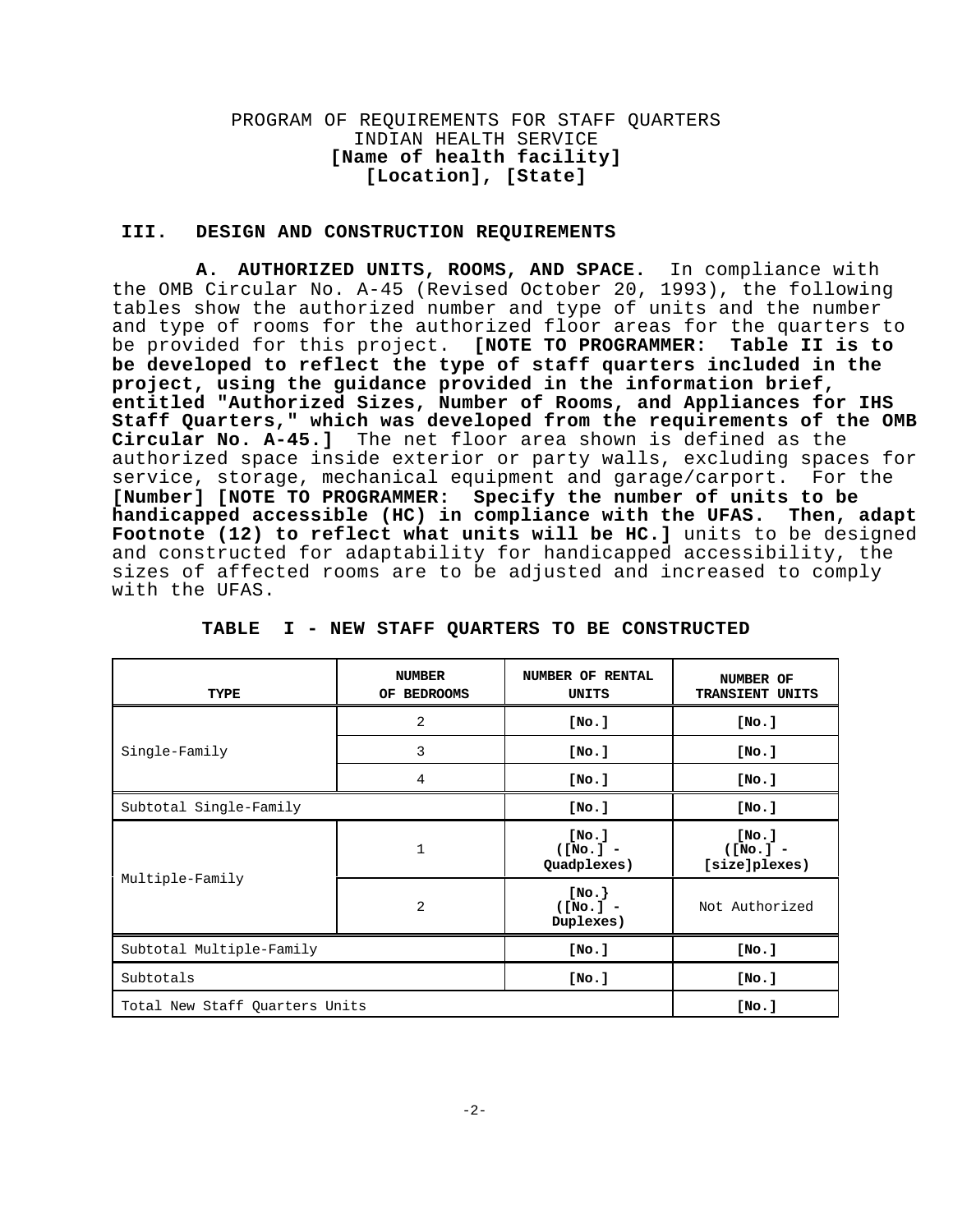| ROOM DESCRIPTION              | SF<br>$2$ BR<br>(1)<br>(12) | SF<br>3 BR<br>(1)<br>(12) | SF<br>4 BR<br>(1) | MF<br>1 BR<br>(2) | MF<br>2 BR<br>(3) | <b>TQ</b><br>$\mathbf{1}$<br><b>BR</b><br>(4)<br>(12) |
|-------------------------------|-----------------------------|---------------------------|-------------------|-------------------|-------------------|-------------------------------------------------------|
| Entrance Vestibule            | X                           | X                         | X                 | X                 | X                 | X                                                     |
| Coat Closet                   | X                           | X                         | X                 | X                 | X                 | Χ                                                     |
| Kitchen (5)                   | X                           | X                         | X                 | X                 | X                 |                                                       |
| Kitchen/Dining Area (6)       |                             |                           |                   |                   |                   | Χ                                                     |
| Dining Room                   |                             | X                         | X                 |                   |                   |                                                       |
| Dining Room / Living Room (7) | X                           |                           |                   | X                 | X                 |                                                       |
| Living Room                   |                             | X                         | X                 |                   |                   | X                                                     |
| Family Room (Den)             | Χ                           | X                         | X                 |                   | Χ                 |                                                       |
| Bedroom                       |                             |                           |                   |                   |                   | X                                                     |
| Master Bedroom (8)            | X                           | X                         | X                 | Χ                 | Χ                 |                                                       |
| Clothes Closet                | X                           | X                         | Χ                 | Χ                 | Χ                 | Χ                                                     |
| Clothes Closet                | X                           | X                         | X                 | X                 | X                 |                                                       |
| Master Bath Room              |                             | X                         | X                 |                   |                   |                                                       |
| Master Bath Room Linen Closet |                             | Χ                         | Χ                 |                   |                   |                                                       |
| Bedroom No. 2 (8)             | X                           | X                         | Χ                 |                   |                   |                                                       |
| Clothes Closet                | X                           | X                         | X                 |                   |                   |                                                       |
| Clothes Closet                | X                           | X                         | Χ                 |                   |                   |                                                       |
| Bedroom No. 3 (8)             |                             | Χ                         | Χ                 |                   |                   |                                                       |
| Clothes Closet                |                             | X                         | Χ                 |                   |                   |                                                       |
| Clothes Closet                |                             | X                         | X                 |                   |                   |                                                       |
| Bedroom No. 4 (8)             |                             |                           | X                 |                   |                   |                                                       |
| Clothes Closet                |                             |                           | X                 |                   |                   |                                                       |

# **TABLE II - AUTHORIZED NUMBER OF ROOMS AND SIZES**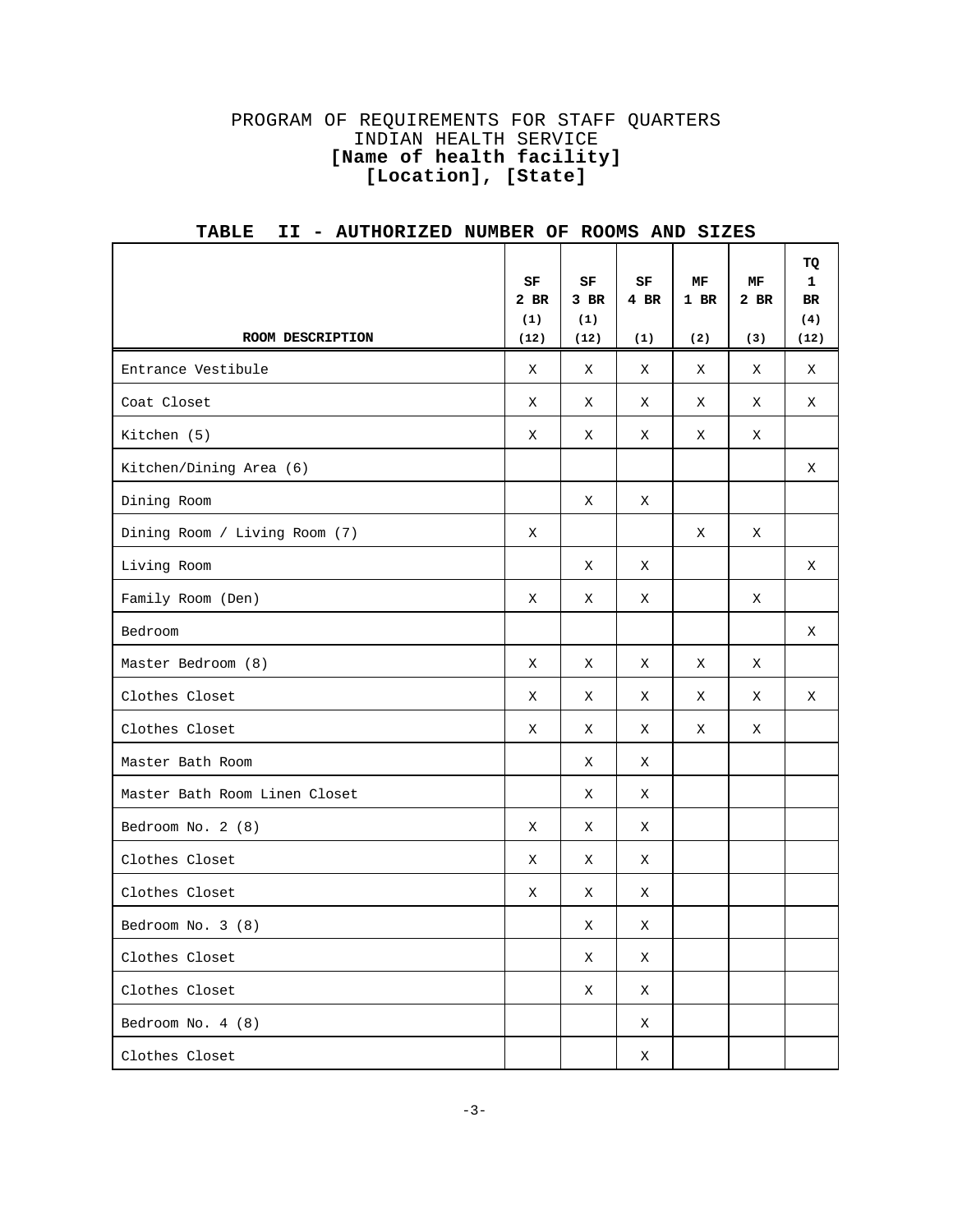|                                               | SF<br>2 BR<br>(1)            | SF<br>$3$ BR<br>(1) | SF<br>4 BR         | МF<br>$1$ BR                 | МF<br>$2$ BR       | TQ<br>1<br><b>BR</b><br>(4) |
|-----------------------------------------------|------------------------------|---------------------|--------------------|------------------------------|--------------------|-----------------------------|
| ROOM DESCRIPTION                              | (12)                         | (12)                | (1)                | (2)                          | (3)                | (12)                        |
| Clothes Closet                                |                              |                     | X                  |                              |                    |                             |
| Bath Room No. 2                               | X                            | X                   | X                  | X                            | X                  | X                           |
| Linen Closet                                  | X                            | X                   | X                  | X                            | X                  | X                           |
| AUTHORIZED NET FLOOR AREA $(m2)$              | $\mathsf{L}$<br>$\mathbf{I}$ | L.<br>$\mathbf{1}$  | L<br>$\mathbf{1}$  | $\mathbf{r}$<br>- 1          | $\mathbf{r}$<br>-1 | r.<br>ı                     |
| Halls                                         | X                            | X                   | X                  | X                            | X                  | X                           |
| Laundry Room                                  | X                            | X                   | X                  | X                            | $\mathbf{X}$       | X                           |
| Mechanical Equipment Room (9)                 | X                            | X                   | X                  | X                            | X                  | X                           |
| Storage Room (Inside) (10)                    | X                            | X                   | X                  | X                            | X                  | X                           |
| Carport, one car                              |                              |                     |                    |                              |                    | X                           |
| Garage (unheated)                             | X                            | X                   | X                  | X                            | X                  |                             |
| Storage Room (Outside) (unheated) (11)        | X                            | X                   | X                  | X                            | X                  |                             |
| Net to Gross Conversion Factor                |                              |                     |                    |                              |                    |                             |
| AUTHORIZED GROSS FLOOR AREA (m <sup>2</sup> ) | L.<br>$\mathbf{1}$           | Ι.<br>$\mathbf{L}$  | $\mathbf{I}$<br>I. | $\mathbf{r}$<br>$\mathbf{1}$ | r.<br>L.           |                             |

Notes:

- (1) Single family units.
- (2) Multiple family quarters to be provided in the form of quadplex units.

(3) Multiple family quarters to be provided in the form of duplex units.

(4) Transient quarters to be provided in the form of a triplex unit.

- (5) Full sized kitchen. See Full Kitchen in GENERAL REQUIREMENTS for description of full sized kitchen.
- (6) Reduced sized kitchen combined with dining area. See Kitchen/Dining Area in GENERAL REQUIREMENTS for description of reduced sized kitchen/dining area.
- (7) Dining space and living room space in a combined area with no wall between the two spaces.
- (8) Two clothes closets are to be provided in bedrooms specified.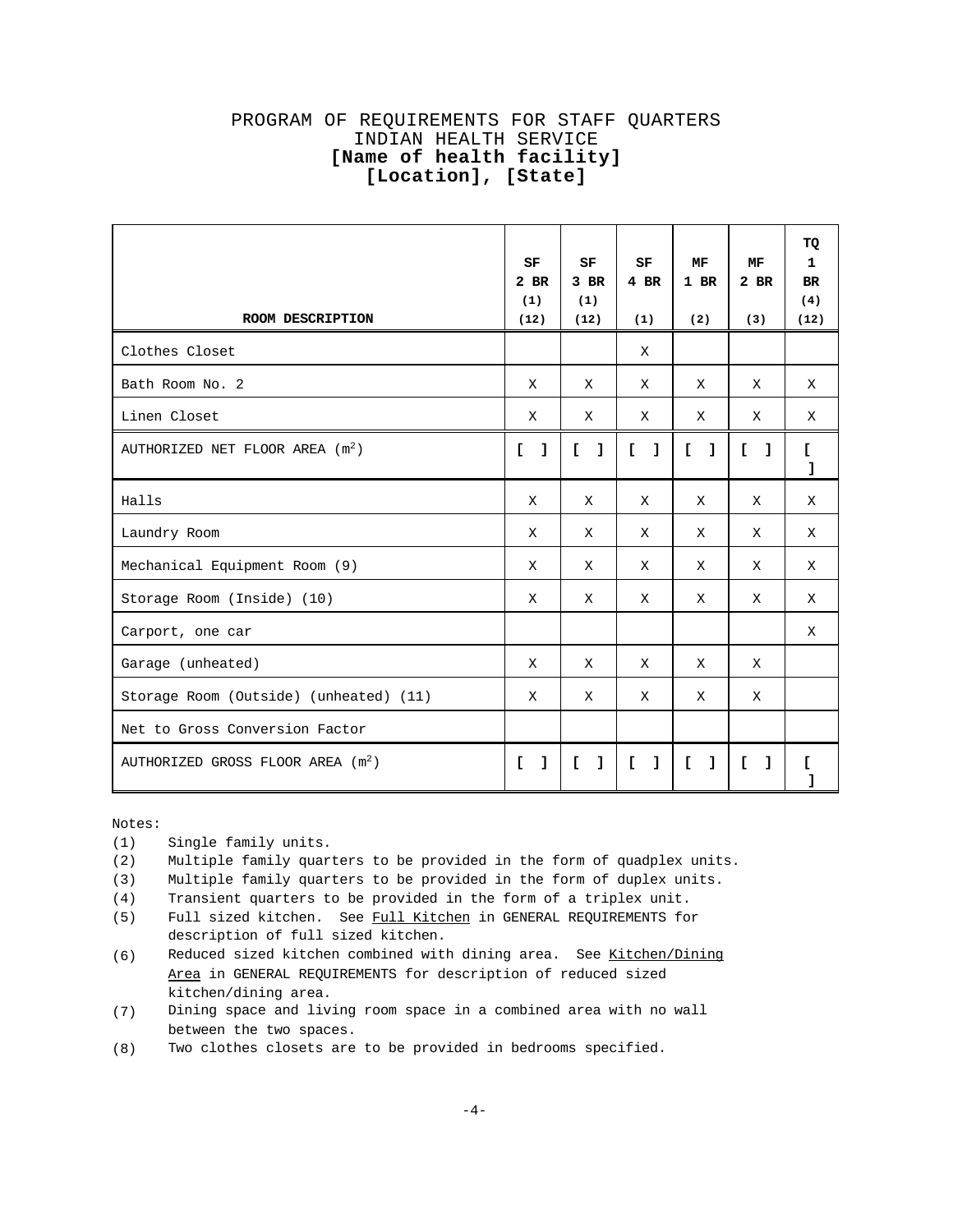- (9) The mechanical equipment room is for the inside components of the HVAC equipment, electrical panels, etc.
- (10) The inside storage room is to contain space for an upright freezer and shelving for a food pantry and general storage. The minimum size of this room for a 1-bedroom unit is 4  $m^2$ ; whereas, for all other units, the minimum size is to be  $5 \text{ m}^2$ .
- (11) The outside storage room is to be unheated and contain space for lawn maintenance equipment and shelving for general storage. This storage room is to be contiguous to the provided carport or garage. Minimum size of this room is to be 3 m<sup>2</sup>.
- (12) One 2-bedroom single-family unit, one 3-bedroom single-family unit, and one 1-bedroom transient unit are to be adaptable for handicapped accessibility (HC). This means needed ramps, adjustable level counters, wider doorways and halls and larger bathrooms will be provided in these three units. Accordingly, the authorized net floor area for these three units will exceed that shown in this table by the space needed to comply with the HC space requirements.

#### **B. GENERAL REQUIREMENTS**

**1. Billing for Utilities.** As indicated in the "OMB Circular A-45," to carry out Government policy to minimize energy consumption, wherever possible, occupants of Government rental quarters will be required to pay for the actual cost of utilities. Accordingly, for this project, private utility companies will furnish and bill the occupant directly for water, sewerage disposal, electricity, propane and or liquid petroleum gas (LPG), and telephone. Cable television will be Government furnished.

**2. Full Kitchen.** Each unit shall be provided with space and utility service connections for a full sized cooking range and oven (stove), built-in microwave oven **[NOTE TO PROGRAMMER: Delete built-in microwave, if Service Unit is not providing such and specify that an electrical outlet on a separate electrical circuit is to be provided for a occupant supplied counter-top microwave.]**, refrigerator, dishwasher, and garbage disposal. Floor to ceiling upper and lower cabinets and counter space are to be provided.

**3. Kitchen/Dining Area.** Transient quarters are to be provided with an apartment sized reduced sized kitchen, which will have a dining area as a part of this space. This reduced sized kitchen will have all the appliances specified for the full kitchen, except the cooking stove, counter area and cabinets are to be reduced in size.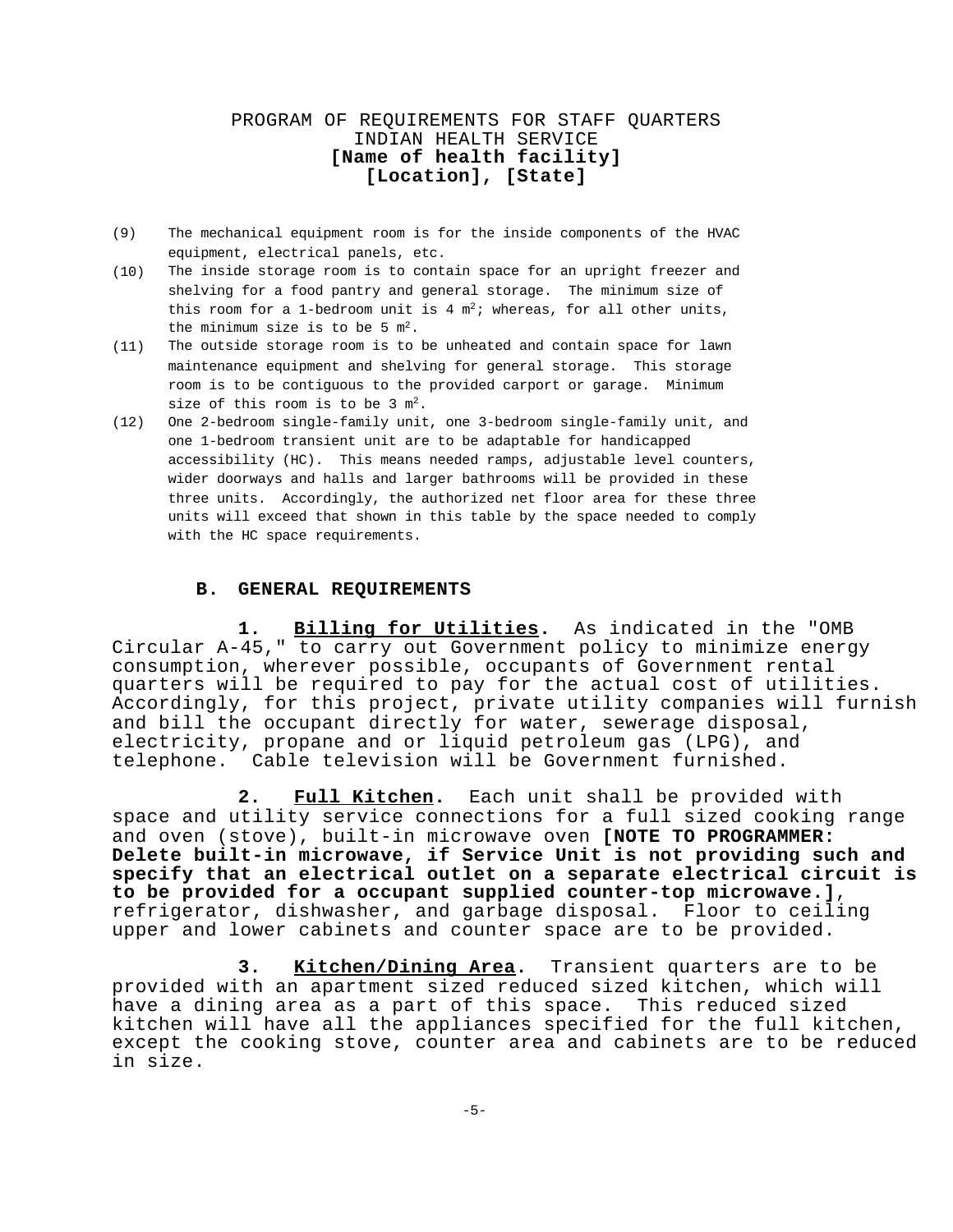**4. Laundry Room.** Each unit shall be provided with space and utility service connections for a clothes washer and clothes dryer. A utility sink is to be provided in this space also.

**5. Storage Rooms.** See Special Design and Construction Requirements for specific storage rooms requirements applying to this project. The inside storage room shall include space and utility service for an upright freezer.

**6. Appliances.** The cooking stove, refrigerator, clothes washer, clothes dryer, and freezer are to be stand-alone units and are to be Government-furnished, contractor installed. **[NOTE TO PROGRAMMER: If the clothes washer, clothes dryer and freezer are to be occupant furnished (as determined by the applicable IHS Area), this part has to be rewritten accordingly. For the clothes dryer, if gas or LPG is available, an option is to be provided for electrical service, with appropriate outlets for both being provided.]** The microwave oven, dishwasher and garbage disposal are to be built-in and contractor-furnished, contractor-installed. **[NOTE TO PROGRAMMER: If the IHS Area elects to make the microwave occupant furnished, then change this language to reflect that appropriate separate electric circuit is to be provided for a counter top microwave.]** All appliances are to be electric, except the cooking stove and clothes dryer are to be natural gas or LPG, whichever is available, if the utility charges are more favorable. The quality of all appliances is to be upper middle grade to ensure durability, serviceability and adequacy for intended use.

### **7. Communications Service**

**a. Telephone Service.** Each unit is to be provided telephone service, consisting of two telephone lines. Voice communication outlets are to be provided in the kitchen (one wall location), living area (one location), and the master bed room (one location), of each unit. The kitchen and living area outlets are to be configured for two pair per outlet. In the master bed room area, provide two separate outlets, one for the telephone and one for computer modem connection.

**b. Television Service.** Each unit is to be provided television service, tied into the source provided for this site. (See Special Design and Construction Requirements section.) Television cable outlets are to be provided in the living area (two locations), family room (den) (two locations), and in the master bed room (two locations), of each unit.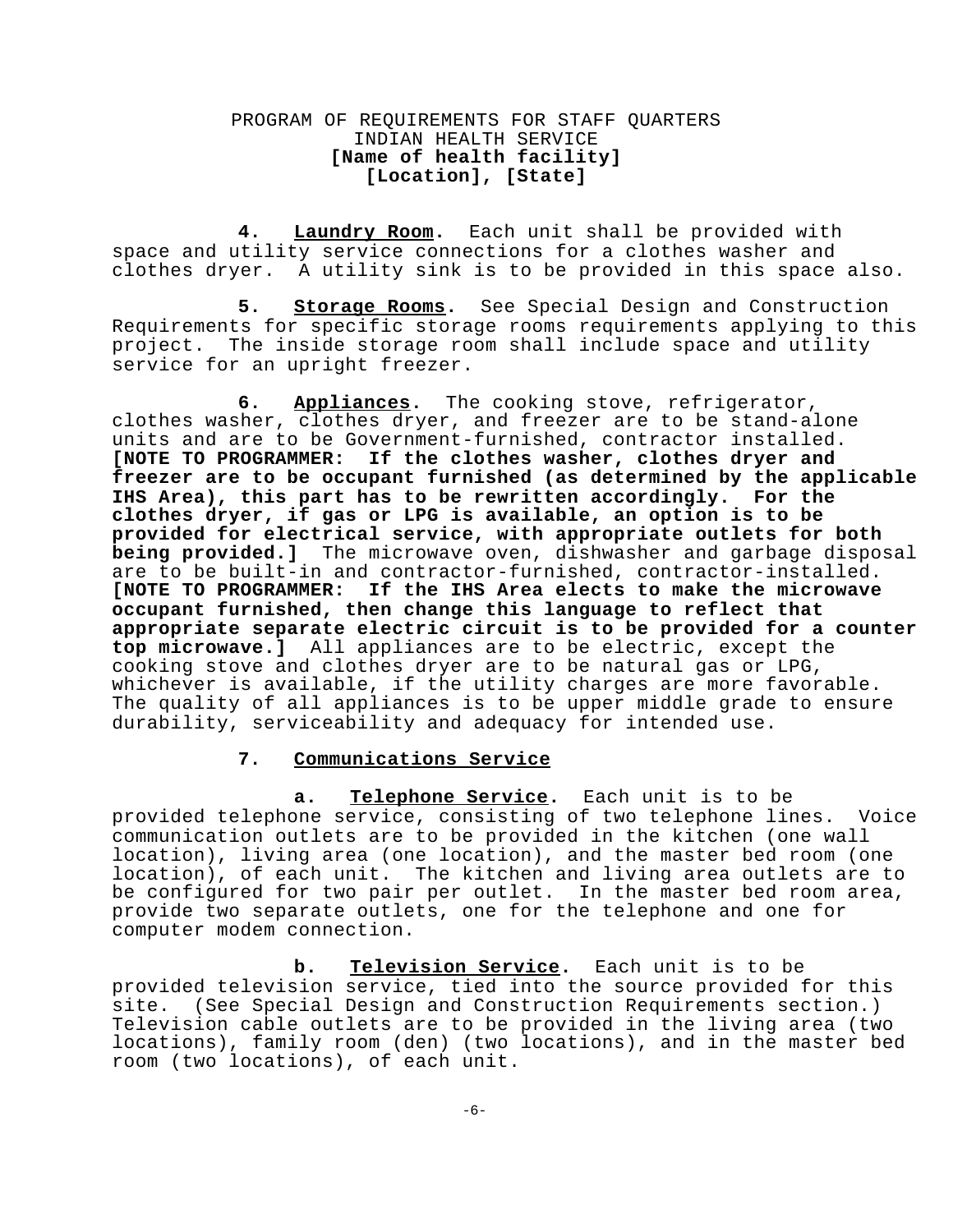**8. Fire Detection Systems.** To comply with Title I of the Fire Administration Authorization Act of 1992 (Public Law 102 522), ALL housing units are to be provided before occupancy with hard wired smoke detectors, installed in accordance with applicable NFPA standards.

9. Fire Suppression Systems. To comply with Public Law 102-522, all multi-family dwellings (three or more dwelling units under one roof; i.e., triplexes and quadplexes) are to be provided before occupancy with an automatic sprinkler system, installed in accordance with applicable NFPA standards. This is in addition to the smoke detectors requirement.

**10. Fire Hydrants.** Fire hydrants are to be provided in the housing area, spaced along the streets, all in conformance with applicable NFPA standards.

**11. Fencing.** A minimum 1.2 meter high fencing is to be provided for each housing unit yard. Gates are to be sized and position to allow proper access by service vehicles.

**12. Driveways.** Each two-bedroom unit and larger shall have paved driveways wide enough for two automobiles. The slope and or drainage of driveways are to be such to preclude flooding of the garage. Each one-bedroom unit is have a paved driveway wide enough for one automobile. **[NOTE TO PROGRAMMER: Specify if portland cement concrete or asphaltic bituminous concrete is to be used.]** 

**13. Streets.** Paved streets in front of each housing unit are to be designed and constructed wide enough to allow parking on both sides of the street plus two lanes of traffic. The street layout shall preclude use of streets by vehicles not required in the housing area. **[NOTE TO PROGRAMMER: Specify if portland cement concrete or asphaltic bituminous concrete is to be used.]** 

**14. Roads.** All roads in the housing area, other than the streets in front of housing units, are to be wide enough for two lanes of traffic only. **[NOTE TO PROGRAMMER: Specify if portland cement concrete or asphaltic bituminous concrete is to be used.]** 

**15. Sidewalks.** Paved sidewalks are to be provided along both sides of all streets in the housing site. As required to provide safe walking from the housing site to the health care facility, sidewalks are to be provided either along the housing access roads or over terrain whichever provides the best route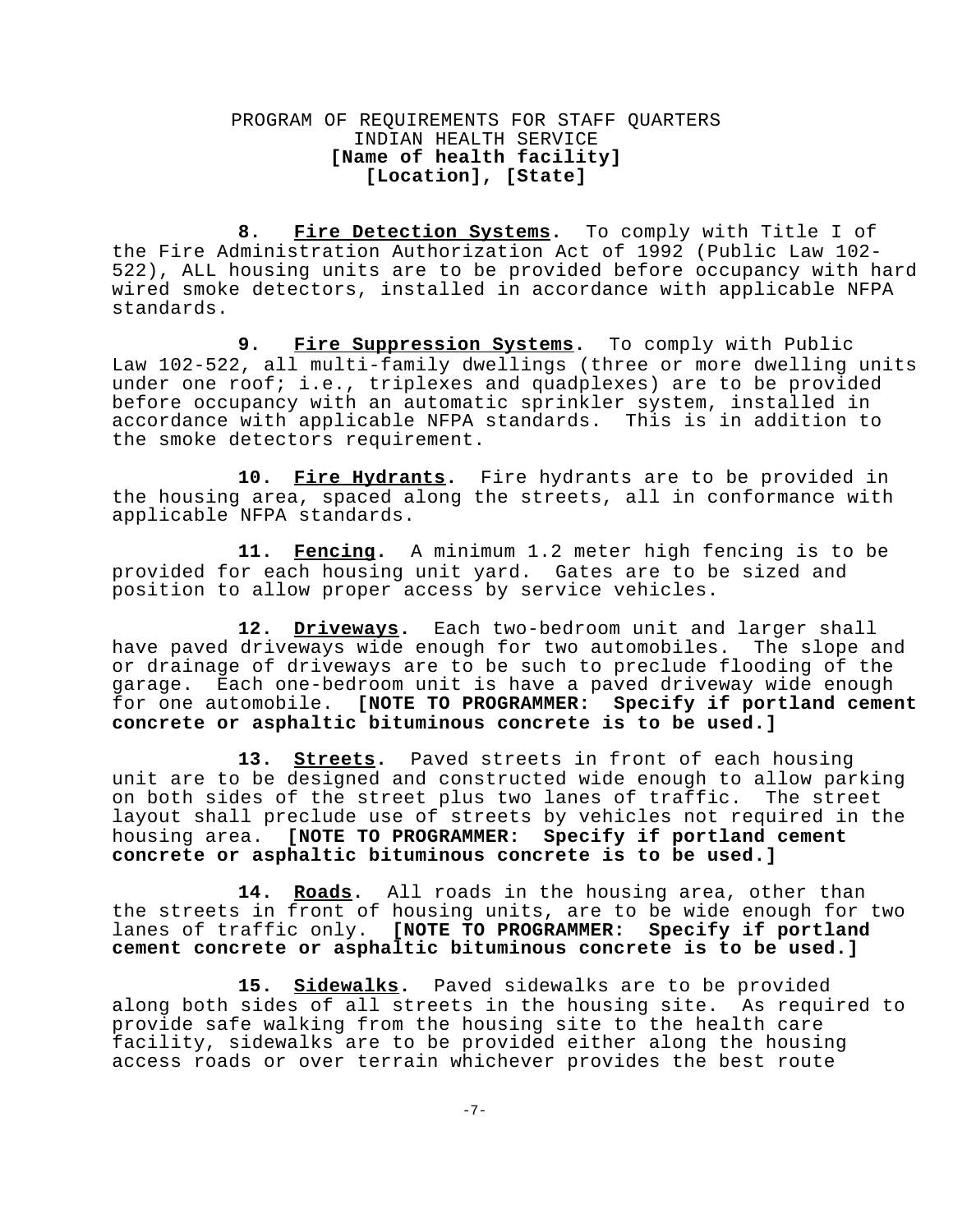between the housing site and the health care facility site. **[NOTE TO PROGRAMMER: Specify if portland cement concrete or asphaltic bituminous concrete is to be used.]** 

**16. Housing Site Recreational Area.** The housing site is to include a centrally located recreational area for use by the residents. This area is to include six 8-person picnic tables, six 3-person benches, playground equipment for all ages children, a full sized hard surfaced tennis court, a volleyball court, and a halfcourt hard surfaced basketball court. The surface materials are to be proper for the type of sport specified.

**17. Environmentally Beneficial Landscaping.** The design is to incorporate the requirements contained in the April 26, 1994, Presidential Memorandum on Environmentally and Economically Beneficial Practices on Federal Landscaped Grounds. Where costeffective and to the extent practicable, regionally native plants are to be used; the construction practices used are to minimize adverse effects on the natural habit; pollution from the use of fertilizer, pesticides and pest management technics are to be prevented and or reduced to comply with the reduction goals established in Executive Order No. 12856 - "Federal Compliance with Right-To-Know Laws and Pollution Prevention Requirements;" and water-efficient practices and landscaping practices are to be followed to meet the requirements of Executive Order No. 12902 - "Energy Efficiency and Water Conservation at Federal Facilities."

**18. Site Expansion Planning.** The site master plan shall be developed to allow expansion of the housing area by 50 percent, if space permits. Efforts shall be made to use the land as efficiently as possible.

**19. Exterior Finishes.** The color, texture, durability and cleanability of materials to be used for exterior finishes are to require minimum maintenance. They are to be installed to allow easy repair and or replacement, being easy to match. Special attention should be paid to energy conservation, wind-driven rain, and snow/water/ice release from roofs. The overall design and selection of exterior materials are to be compatible with existing buildings in the community.

**20. Interior Finishes.** The color, texture, durability and cleanability of interior finishes are to require minimum maintenance. They shall allow easy repair and or replacement, and be easy to match. Cabinets and shelving are to be durable, serviceable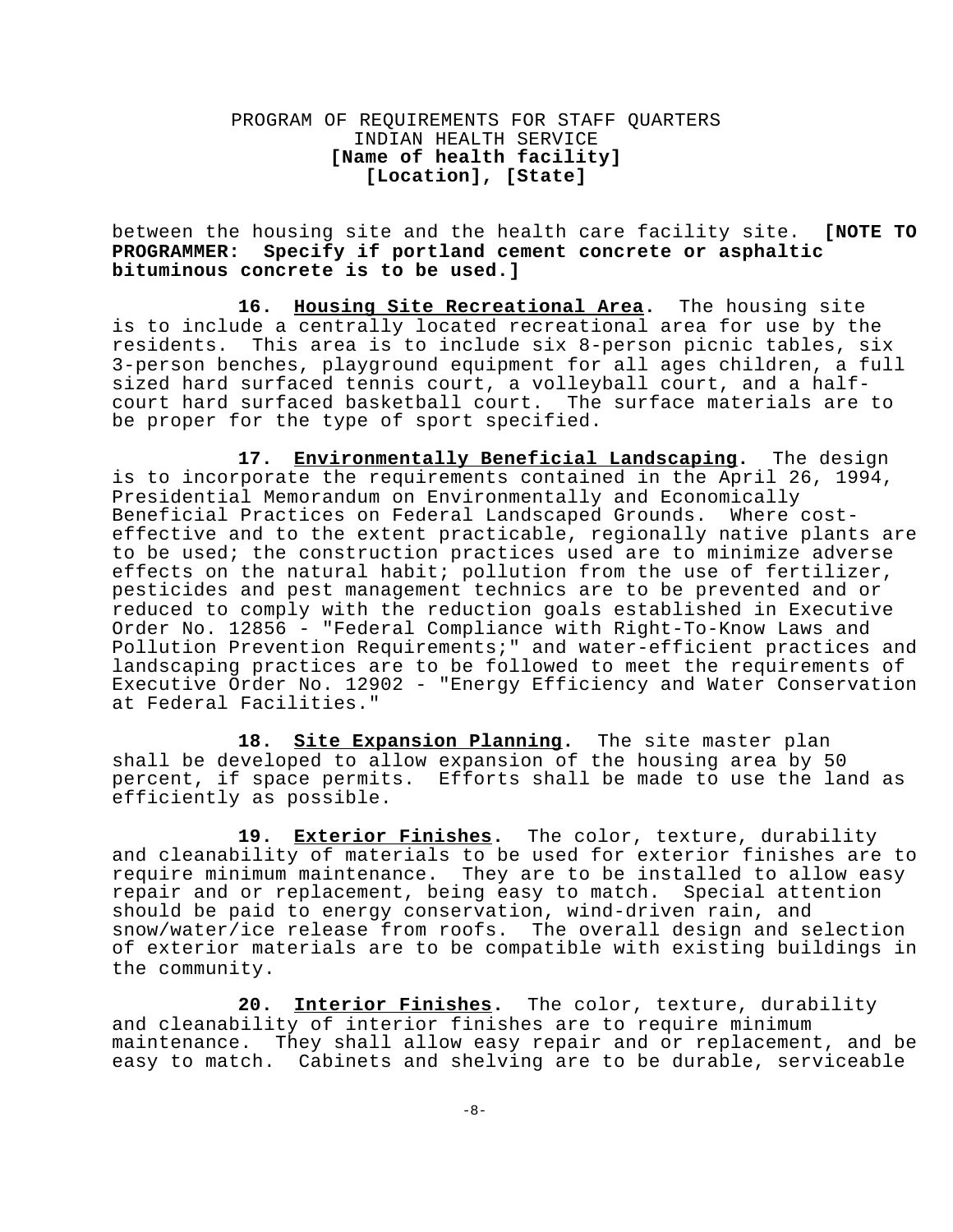and adequate in size for their intended use. Floor coverings are to be of excellent quality to ensure wearability, cleanability, and durability.

**21. Interior Layouts.** Interiors are to be designed efficiently to accommodate built-in cabinets, pantries, baths, and closets. Locations for appliances are to consider usage traffic flow, door swings and serviceability. The wall locations of electrical, telephone and television outlets are to consider possible locations of occupant provided furniture. The room sizes for the kitchen, dining area, living room and family room are to consider the programmed occupancy for the unit. Likewise, the programmed occupancy is to be considered when sizing linen closets, clothes closets and storage rooms.

**22. Noise Levels.** As a minimum in multiple family units, walls separating units are to have a Sound Transmission Class (STC) rating of 55, and shall be of double wall construction. Walls between living and sleeping spaces are to be constructed to preclude transmission of noise.

**23. Energy Conservation.** The design shall reflect the Government's effort to operate new facilities with significantly less energy consumption, when compared with facilities designed prior to 1975. Attention is to be given to the orientation of the housing site and housing units relative to prevailing winds and the sun; the amount of insulation in floors, walls and ceilings; the type and quantity of window areas; and energy-saving lighting, heating, cooling, ventilation and major appliances. Attention is to be given to proper barriers and protection to prevent infiltration at penetrations of wiring, fixtures, etc. Infiltration barrier paper is to be used between the exterior wall covering and the exterior sheathing. Proper ventilation systems are to be used to exhaust water vapors from interior spaces and to provide the minimum air changes recommended for comfort. Energy considerations and humidity levels are to be a part of the overall heating, ventilation and air conditioning (HVAC) design. The intent is for the housing unit to be a tight, energy efficient, and comfortable living unit, which will conform with the current state of the art building practices.

**24. Plumbing Fixtures and Trim.** Upper middle grade plumbing fixtures and trim are to be used to ensure serviceability and maintainability.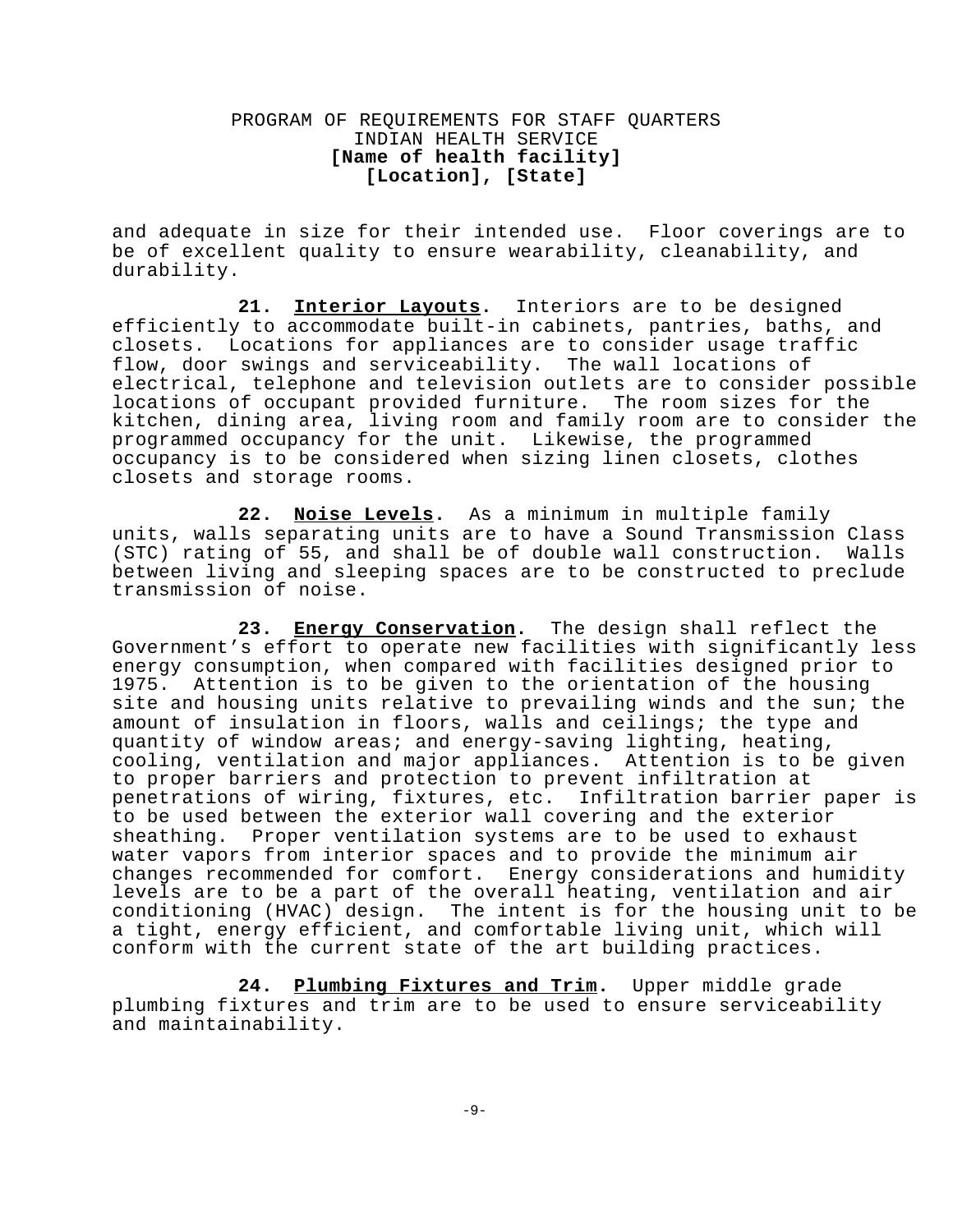**25. Electrical Fixtures.** All electrical fixtures are to be upper middle grade to ensure serviceability and maintainability. Energy conserving fixtures are to be considered.

**26. Transient Staff Quarters.** In compliance with OMB Circular No. A-45, as revised on October 20, 1993, transient quarters are to be used for short-term occupancy, normally for 90 days or less. Accordingly, the housing unit for this purpose is to be configured as an efficiency type apartment. This unit is to include an entry area, including a coat closet; a reduced-size kitchen, combined with an eating space, having a table and chairs for four; a lounge-living room area, having a sofa, two overstuffed chairs, two end tables, one side table and one coffee table; one bedroom, large enough for a queen-sized bed, night stand, chest, dressing table, and walk-in clothes closet; one bathroom; a linen closet; laundry room; storage room/pantry; mechanical equipment room; and a one-car carport. The kitchen is to have reduced-size cooking range (stove), oven, built-in microwave oven, refrigerator, dishwasher, garbage disposal, and built-in cabinets and counter space. A freezer is to be provided in the storage room/pantry. Appliances are to be provided as specified in paragraph 3.b.(6) above. Transient staff quarters are to be furnished also with all specified dining area, living area and bedroom furniture, plus window treatments, vacuum cleaner, broom, mop, cooking pots and pans, cooking utensils, fourplace setting of stainless steel dinnerware, bedding (sheets, pillow case, blanket and bed spread), linen (bath towels, hand towels, wash clothes, dish towels, dish wash clothes, and insulated pot holders), television set, electric clock/radio/alarm, iron, ironing board, telephone instrument, and shower curtain; all of which will be Government-furnished, contractor-installed. This project only funds the initial outfitting of these items.

#### **C. SPECIAL JUSTIFICATIONS AND REQUIREMENTS**

#### **1. SPECIAL JUSTIFICATIONS**

**a. Storage Areas.** For "normal" locations, extra storage space is not to be provided. For "remote" locations, extra storage space is authorized for large quantity purchases of food and supplies. In both cases, the authorized sizes are reflected already in the authorized space table. **[NOTE TO PROGRAMMER: Adapt this paragraph to agree with what is being authorized; i.e., "normal" or "remote" location.]**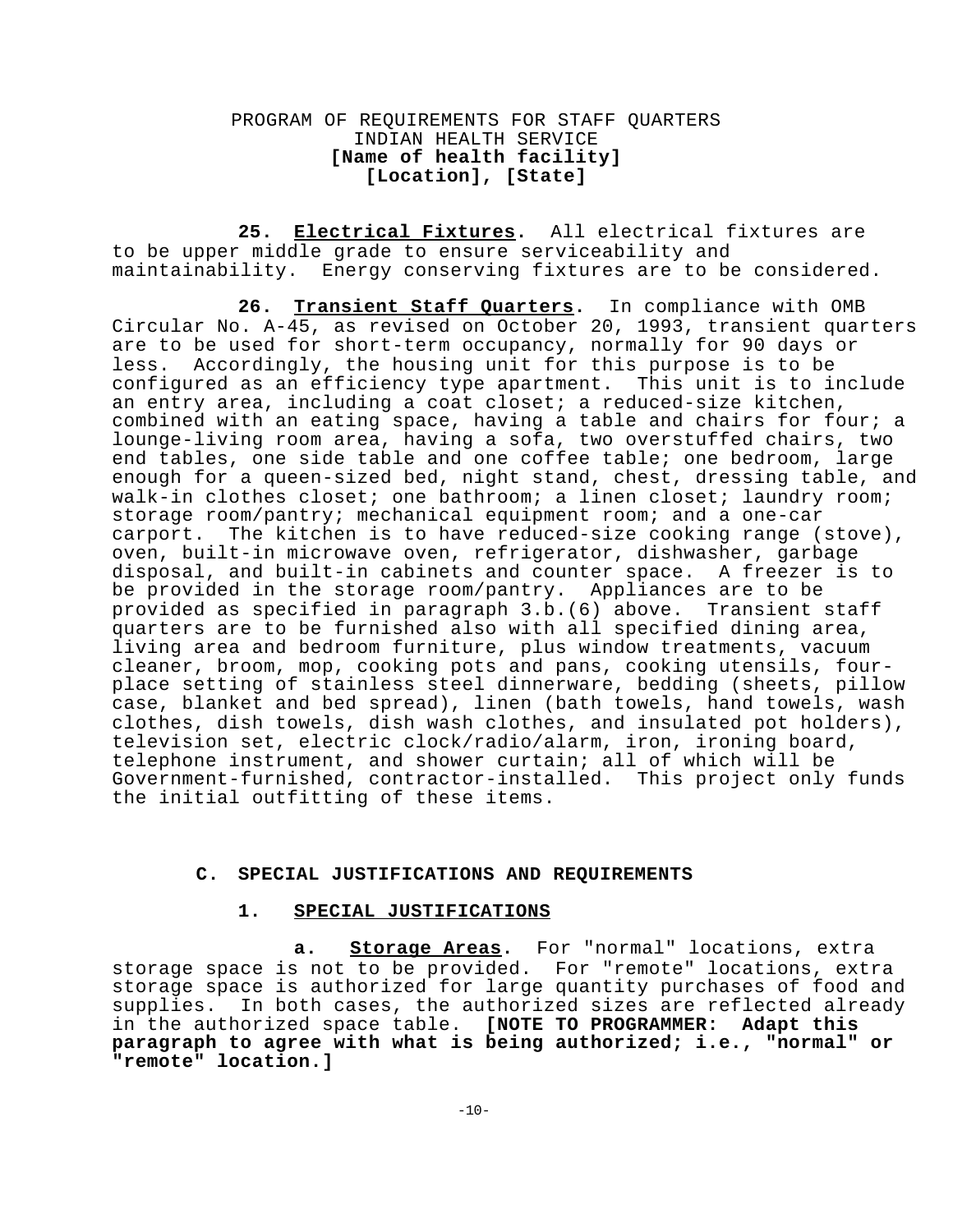**b. Family Room (Den).** For "normal" locations, a Family Room (Den) is not authorized. For "remote" locations, considering the lack of community facilities within reasonable commuting distances of this project site, space for recreation purposes is authorized for family units in the form of a family room (den). In both cases, the authorized rooms are reflected already in the authorized space table. **[NOTE TO PROGRAMMER: Adapt this paragraph to agree with what is being authorized; i.e., "normal" or "remote" location.]** 

**c. Air Conditioning.** The weather conditions for this site support providing **[type]** cooling air conditioning units for each quarters unit. **[NOTE TO PROGRAMMER: Adapt this paragraph to meet site requirements and qualifications.]** 

**d. Handicapped Accessibility.** To comply with the Uniform Federal Accessibility Standards (UFAS), five percent, or at least one unit, whichever is greater, of any new construction is to be designed and constructed so the units can be adapted for use by handicapped occupants. This includes the provision of necessary ramps, proper sized doors, rooms, halls, and equipment, plus the provision of adjustable items to allow use by the handicapped and the non-handicapped, as assignments dictate. For this project, **[No.] [size]**-bedroom single-family unit, **[No.] [size]**-bedroom single-family unit and **[No.] [size]**-bedroom transient unit are to be adaptable for handicapped accessibility. These special provisions are to be provided in accordance with American with Disabilities Act (ADA) standards.

**e. Transient Quarters.** Considering the concept of operations, there is a need for **[No.]** transient quarters at this health facility. Transient quarters are used to house students in the fields of medicine, nursing, pharmacy, physical therapy, and laboratory during short term rotations at the facility. Transient quarters will be used also by physicians in locum tenens. All occupancies of transient quarters would be for 90 days or less, and the occupancy rate is expected to be 90 percent or higher. The practice of having students participate in the health care at IHS health care facilities on the **[Name of reservation]** has been on-going for several years. **[NOTE TO PROGRAMMER: If the project has been authorized as a "remote" site, add the following sentence.]** When substitute health care providers are needed, transient quarters must be available at this remote site.

#### **2. SPECIAL REQUIREMENTS**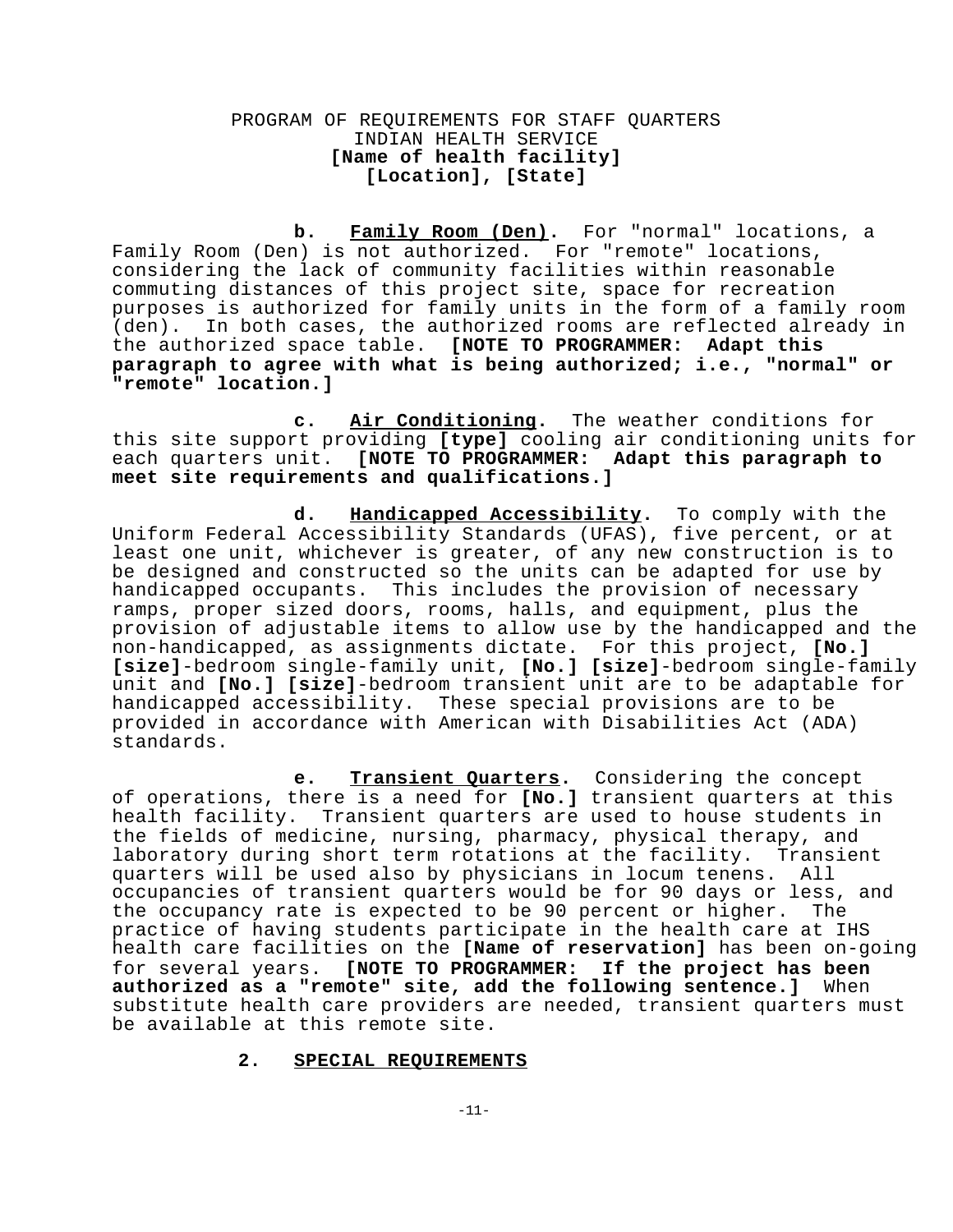**a. Heating System.** Each unit is to be provided with a central forced air gas type heating system, with floor registers. **[NOTE TO PROGRAMMER: Revise as required to meet local conditions and requirements.]** 

**b. Cooling System.** Each unit is to be provided with a central forced air (swamp) evaporative roof mounted cooling system with high side wall registers. **[NOTE TO PROGRAMMER: Revise as required to meet local conditions and requirements.]** 

**c. Attic and Crawl Space.** Attic and crawl spaces are to be used only for heating and cooling systems ductwork (all insulated) and are to be vented to the outside. Each of these spaces is to be accessible for maintenance personnel. **[NOTE TO PROGRAMMER: Adapt this paragraph to agree with local requirements.]** 

**d. Insulation.** The minimum insulation for walls shall be rated R-20 and ceilings rated R-30. All windows are to be insulated. Exterior doors are to be insulated steel construction. **[NOTE TO PROGRAMMER: Revise to reflect local requirements.]** 

**e. Satellite Television System.** For this project, a central satellite television antenna will be provided for a television system that is to provide entertainment channels distributed to each quarters unit. This system is to be contractor<br>furnished and installed. [NOTE TO PROGRAMMER: Revise to reflect furnished and installed. **local conditions and requirements.]** 

**f. Landscaping.** Considering the dry climate for this site and noting that the existing vegetation is mostly small brush, tumbleweed, and other plant life that can subsist on minimal water, the landscaping for the housing area shall be designed and constructed using regional indigenous plantings. Irrigation systems normally should not be included in this project. Means to reduce dust as much as possible need to be addressed. The **Environmentally Beneficial Landscaping** paragraph in the **GENERAL REQUIREMENTS** applies also. **[NOTE TO PROGRAMMER: Revise to reflect local conditions and requirements.]** 

**g. Site Adaptation of Previous Quarters Designs.**  Prior to commencement of a new quarters design, the Director, Engineering Services - **[Dallas/Seattle]**, Division of Engineering Services, Office of Environmental Health and Engineering, Office of Public Health, IHS, is to review all applicable previous designs to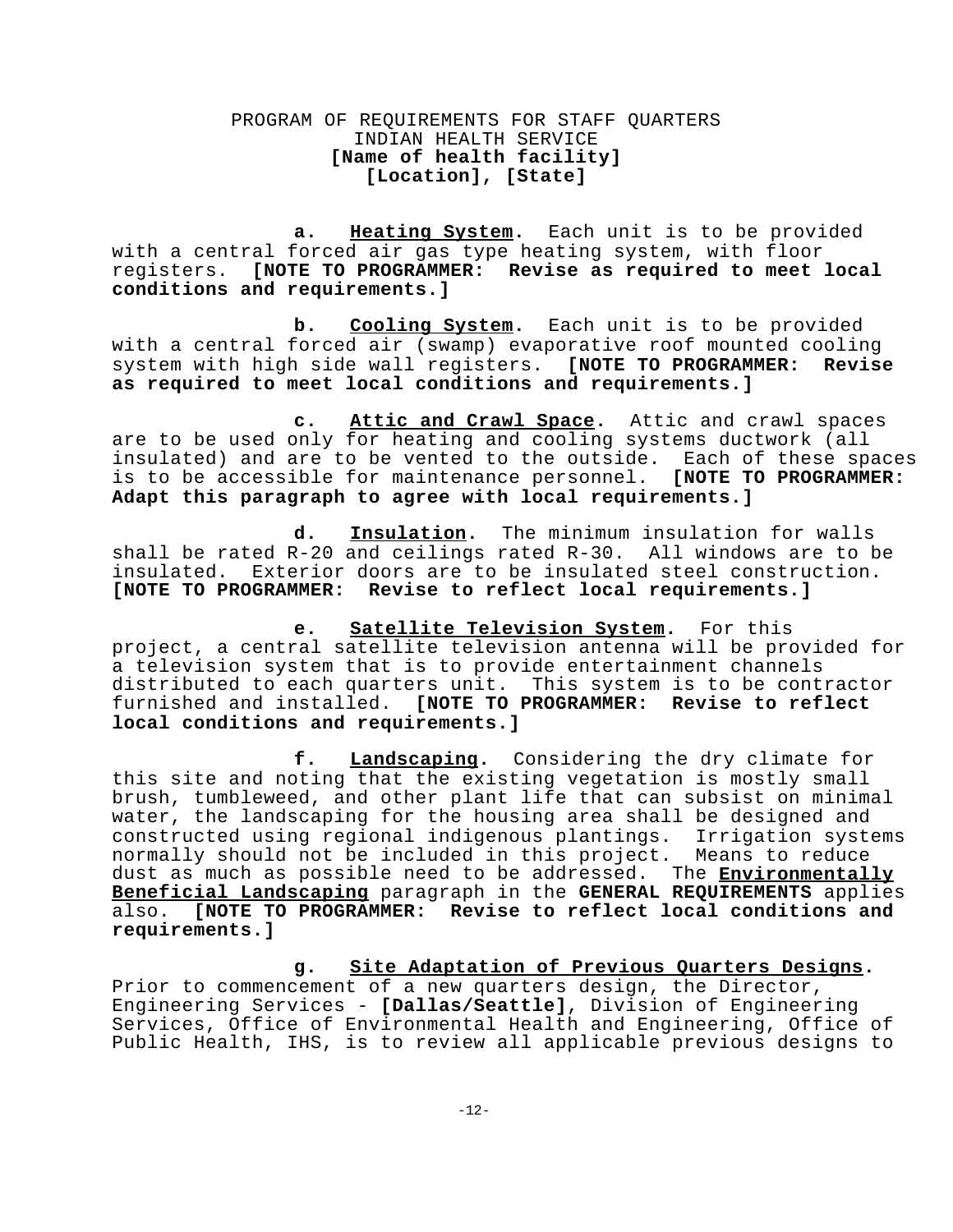determine those that are candidates for site adaptation for this project, and submit any such designs for IHS Headquarters approval.

**D. CODES AND STANDARDS.** Design and construction of new staff quarters will conform to the latest edition of the following identified codes and standards:

- ! Executive Office of the President, Office of Management and Budget (OMB), Circular No. A-45, Revised October 20, 1993.
- ! Public Health Service (PHS) Quarters Management Handbook, August 1990. (This handbook is to be used until replaced by new chapters in the IHS Technical Handbook for Environmental Health and Engineering.) Three chapters of this handbook deal with requirements and standards for new construction:
	- Chapter 5, "Provision of Household Effects" Describes the provision of appliances, furniture, and other household effects.
	- Chapter 6, "Quarters Standards" Describes construction standards and policies (e.g., location, physical layout, minimum amenities, etc.) for new family housing.
	- Chapter 8, "Construction of Housing" Provides space-related and construction standards (e.g., types of dwellings to be constructed, rent and utility considerations, number of rooms, net area of houses, special features, energy metering, etc.).
- ! "Americans with Disabilities Act" (ADA). (For IHS construction projects, two slightly different standards exist for the design criteria requirements for handicapped accessibility, the Uniform Federal Accessibility Standards (UFAS) and the Americans with Disabilities Act (ADA). The ADA is the more recent of the two, with the UFAS applying only to Federal facilities. In accordance with the IHS Health Facilities Advisory Committee (HFAC) 1-3.11 Decision No. D-11 - Handicapped Accessibility, adopted on June 1, 1994, the ADA, as provided in the 42 United States Code 12101, Title III Standards, will apply for all IHS health care facilities and staff quarters. Accordingly, the number of handicapped units will be determined in accordance with UFAS, but the design and construction will be in accordance with ADA standards.)